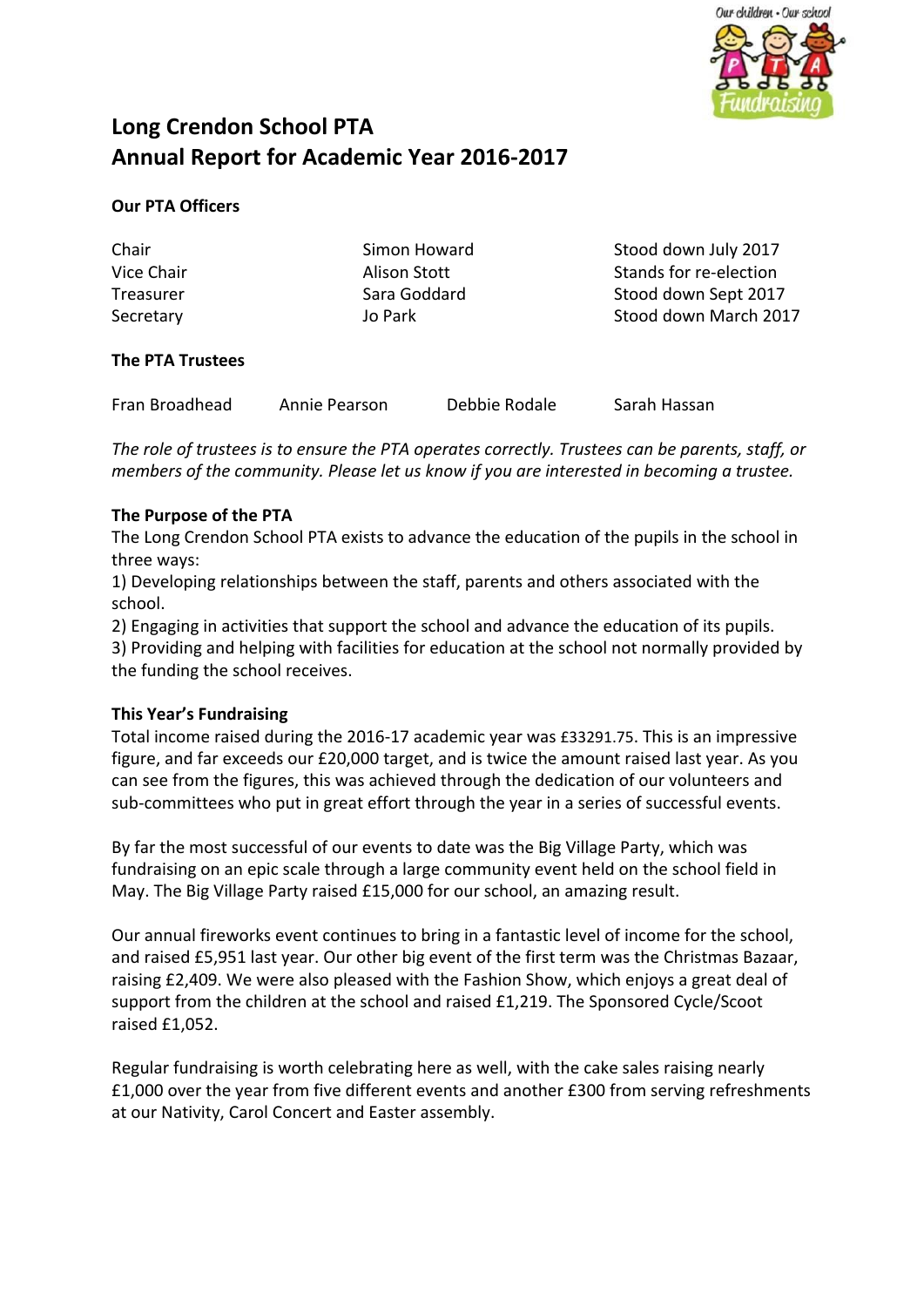

The PTA donated £6000 to the school, and has made several significant purchases for the school and its pupils (Table 2). This includes the purchase of maths books and equipment worth £3,766; maths and science software worth £1,367, and an investment of £1,435 in the outside area and pond.

| avic 1. TH income farter costs)      |           |
|--------------------------------------|-----------|
| <b>Harvest Assembly</b>              | 73.50     |
| Masai Performance                    | 429.14    |
| Cake Sale (Oct)                      | 236.82    |
| Cake Sale (Feb)                      | 186.41    |
| Cake Sale (Mar)                      | 174.17    |
| Cake Sale (May)                      | 190.25    |
| Cake Sale (July)                     | 162.45    |
| Fireworks                            | 5951.66   |
| Calendars                            | 681.00    |
| Christmas Bazaar                     | 2409.75   |
| Christmas Disco                      | 502.29    |
| <b>Fashion Show</b>                  | 1219.90   |
| Refreshments (Nativity)              | 76.83     |
| <b>Refreshments (Carol Concert)</b>  | 170.81    |
| Refreshments (Easter Assembly)       | 60.12     |
| <b>Foundation Fundraising</b>        |           |
| (Playhouse)                          | 286.94    |
| <b>Easy Fundraising</b>              | 401.98    |
| <b>UK Textiles Clothes Recycling</b> | 496.80    |
| Gift Aid                             | 1180.99   |
| Film Night                           | 388.10    |
| <b>Quiz Night</b>                    | 682.79    |
| <b>Interest Received</b>             | 2.55      |
| <b>Regular Donations</b>             | 331.60    |
| <b>Rotary Club Donation (Outside</b> |           |
| Area)                                | 250.00    |
| Steeple to Steeple Run               | 692.30    |
| Sponsored Cycle                      | 1052.60   |
| <b>Summer Disco</b>                  | tbc       |
| <b>BVP Donation</b>                  | 15000.00  |
| <b>Total</b>                         | £33291.75 |

## **Table 1: PTA Income (after costs)**

#### **Table 2: Spending summary**

| 419.98     |
|------------|
| 3766.09    |
| 212.34     |
| 412.50     |
| 1435.81    |
| 6000.00    |
|            |
| 1367.28    |
| 24.10      |
|            |
| 69.11      |
| 101.00     |
| 47.94      |
| 169.98     |
| 250.00     |
| 65.00      |
| £14,341.13 |
|            |

#### **Financial summary**

The PTA raised £33,291.75 and contributes £14,341 towards the running of the school in the 2016-17 academic year. Total uncommitted funds in the PTA bank account currently stand at £27,294.57 and this will allow us to make a £6,000 contribution at the start of the new academic year and have funds available to pay for upfront costs of event such as the fireworks display.